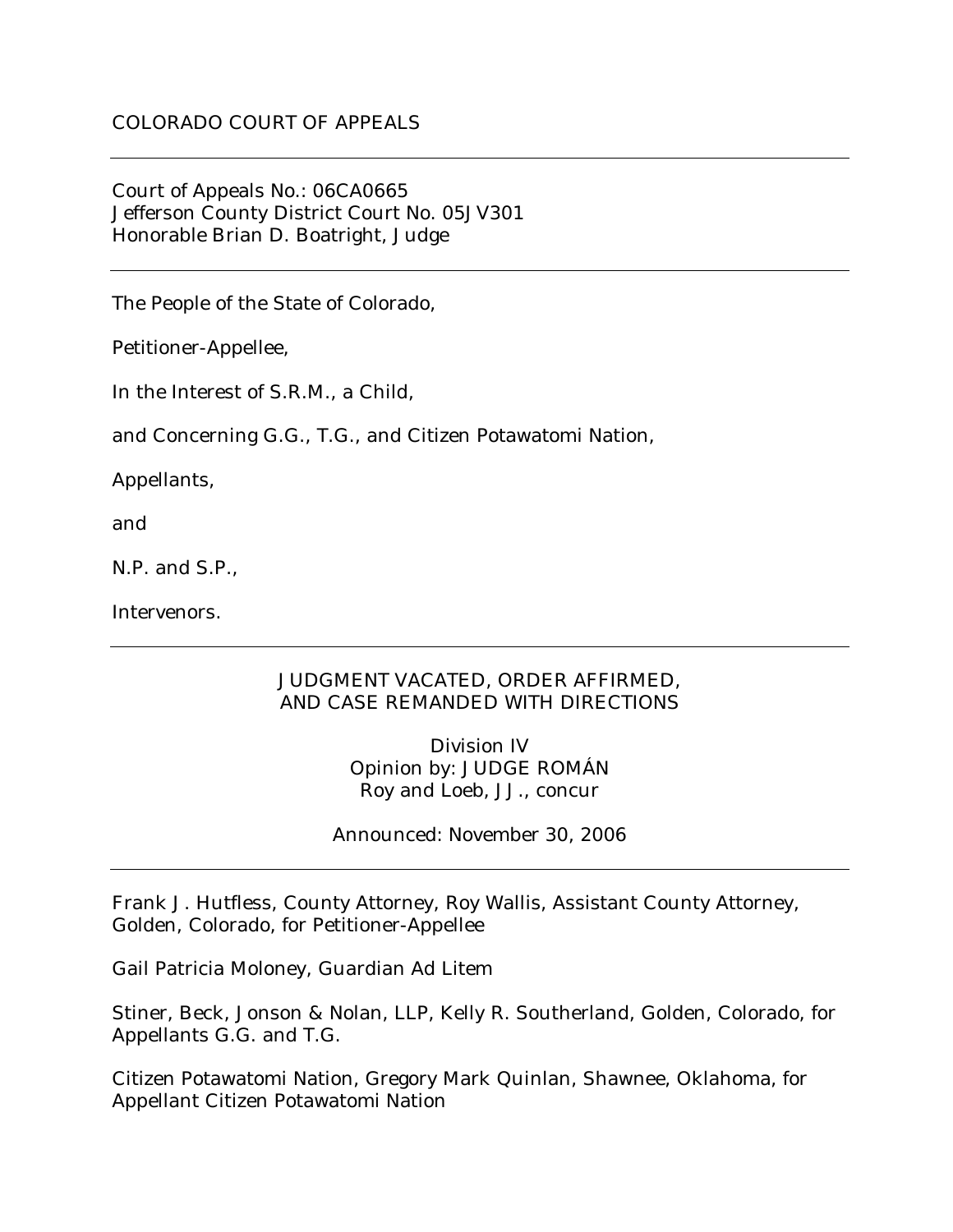Jenna Reulbach, P.C., Jenna Reulbach, Golden, Colorado, for Intervenors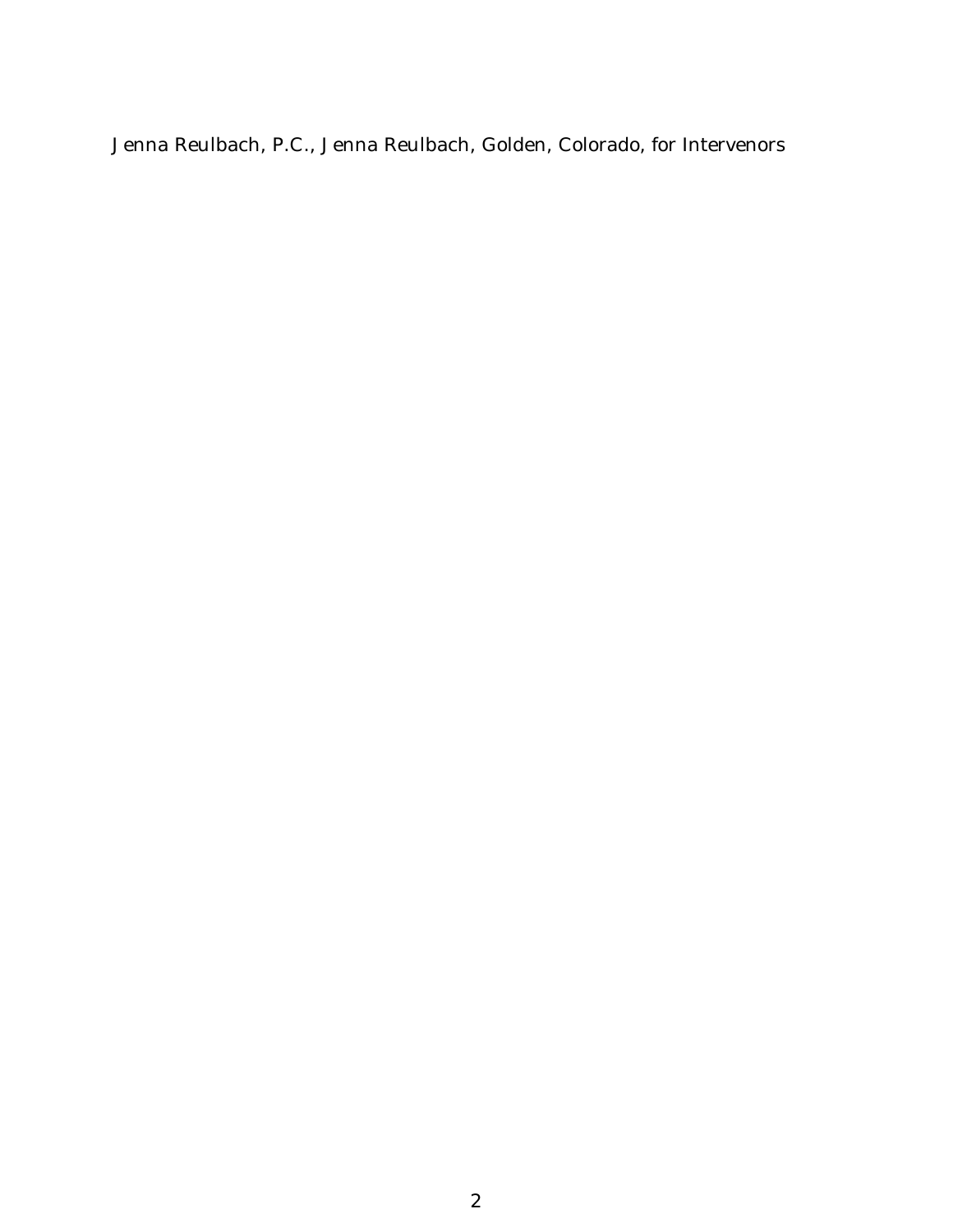The Citizen Potawatomi Nation (the CPN) appeals from the judgment terminating parental rights as to S.R.M. (the child). Pursuant to 25 U.S.C. § 1914 (2000), the CPN seeks to invalidate the judgment because notice was inadequately given under the Indian Child Welfare Act of 1978, 25 U.S.C. § 1901, et seq. (2000)(ICWA). G.G. and T.G., S.R.M.'s step-aunt and uncle (the relatives) also appeal from the separate order denying their motion to intervene. We vacate the judgment terminating parental rights, affirm the order denying the relatives' motion without prejudice to renew that motion following remand, and remand for further proceedings.

I.

In February 2005, the Jefferson County Department of Human Services, Division of Children, Youth, and Families (the department) petitioned for temporary legal custody of the child. The following month, the department provided notice to the CPN that a dependency and neglect proceeding had been filed on the child's behalf.

The court adjudicated the child to be dependent and neglected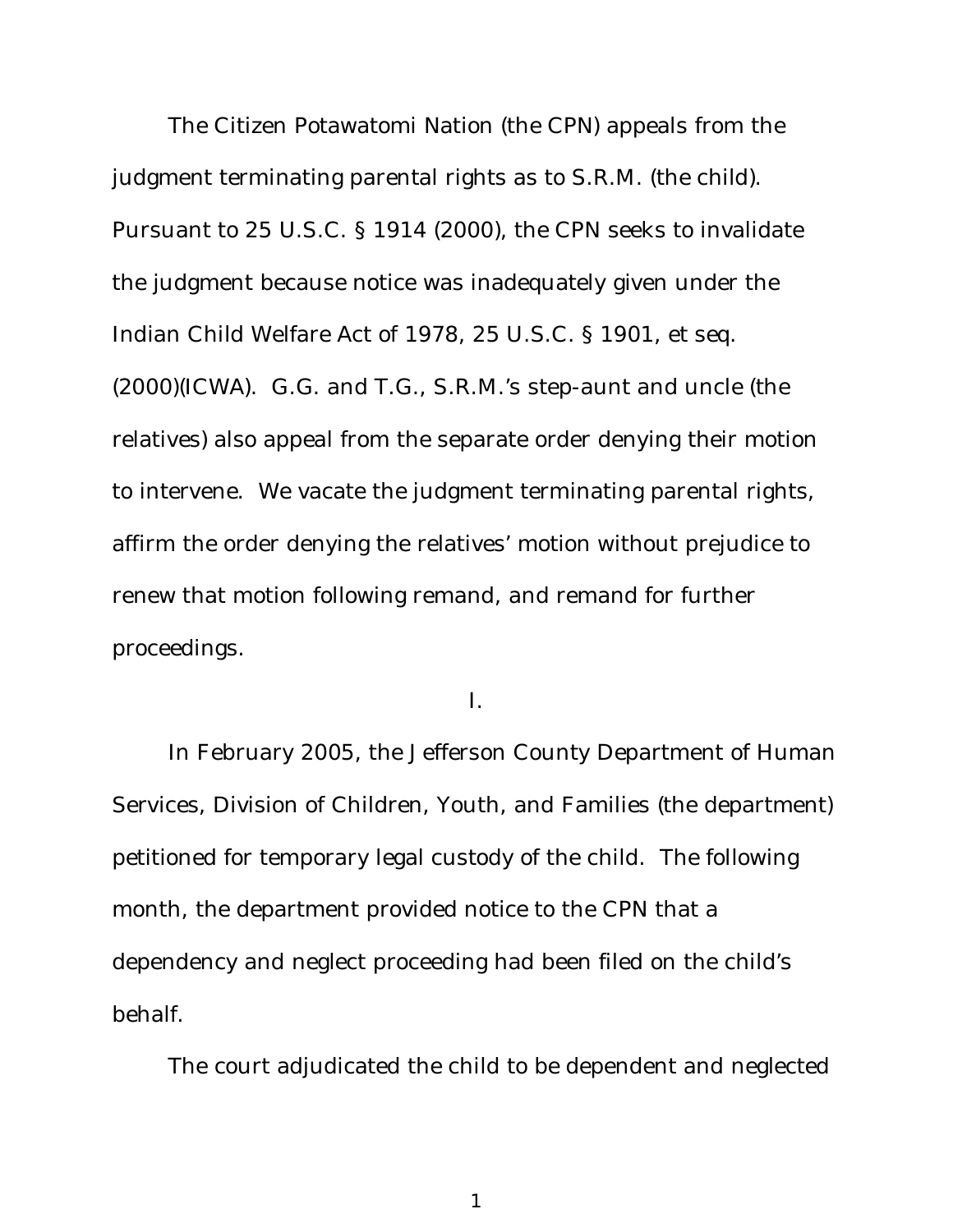and, in the subsequent dispositional hearing, adopted a treatment plan. Less than three months after the court adopted the treatment plan, the department moved to terminate parental rights. The department did not send notice to the CPN of its intent to terminate parental rights.

The termination hearing took place in August 2005, but the court's written order was not signed until January 2006. The day before the court signed the order terminating parental rights, the CPN wrote a letter to the department indicating that it was in receipt of mother's enrollment application and that the child was "now said to be a direct descendent" of the CPN, was eligible for tribal services, and would be eligible for enrollment once mother was enrolled. The CPN further indicated that if the child had been removed from the home, it would file an entry of appearance so that it could become involved with the case.

The relatives, who were the guardians for mother's three older children, sought permission to intervene under C.R.C.P. 24(b) because they wanted to provide a placement for the child. The CPN then entered its formal entry of appearance and sought to intervene.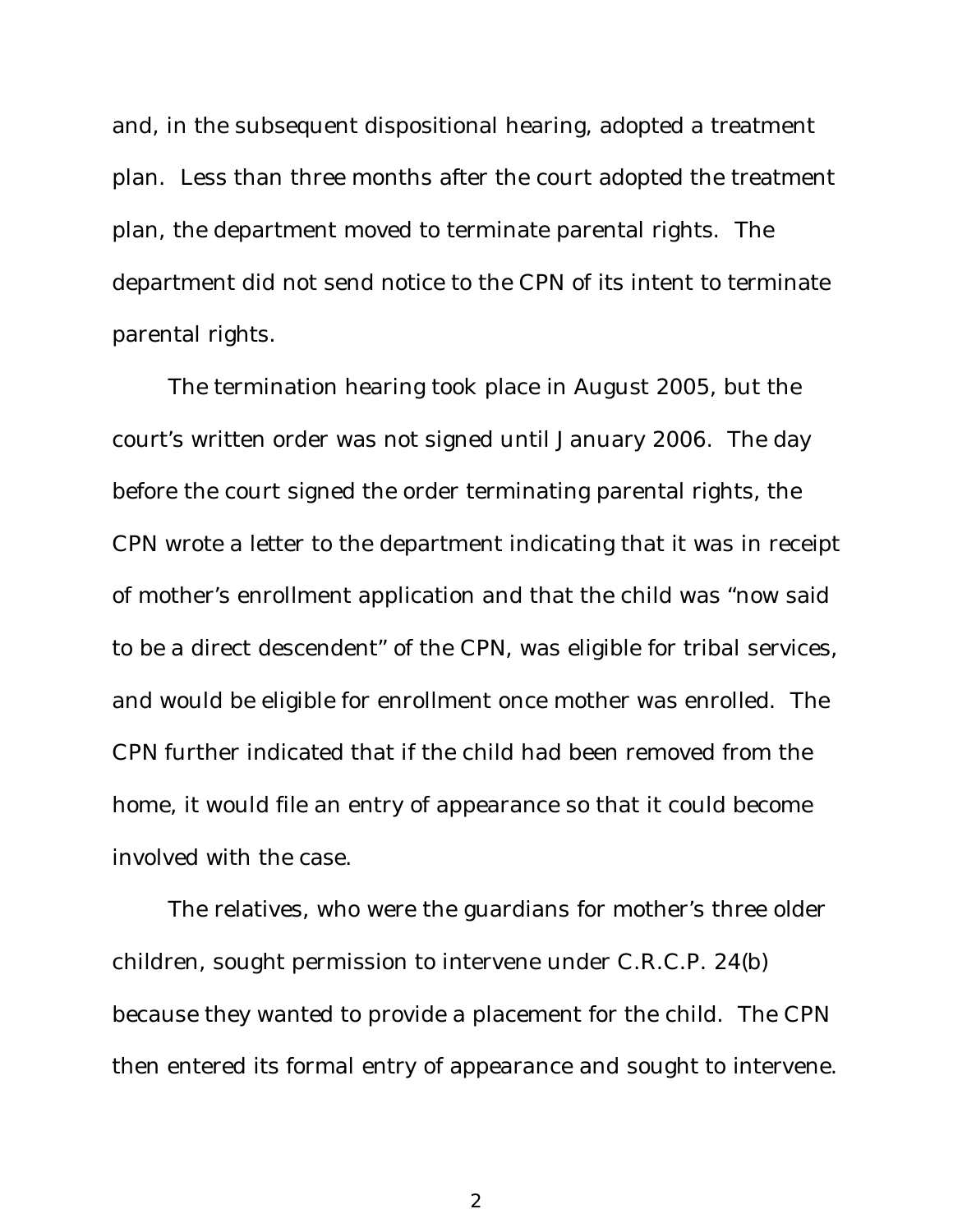The court denied the motions of the CPN and the relatives to intervene. These appeals followed.

II.

We first address the arguments raised by N.P. and S.P. (the intervenors), the foster parents of the child, that this court should dismiss this appeal because the notices of appeal filed by the CPN and by the relatives were deficient. We are not persuaded.

The intervenors assert the notices of appeal were deficient because (1) they were not timely served with the notices, and (2) all the documents filed in the matter by the appellants were not in compliance with C.A.R. 3.4 or § 19-1-109(1), C.R.S. 2006, because they identify the child by name instead of by her initials.

The intervenors are correct that each appellant had to serve them with a copy of the notice of appeal. See C.A.R. 3(d)(8). They are similarly correct that § 19-1-109(1) requires all parties to use initials.

However, the purposes of the notice of appeal are to put the other party on notice that an appeal will be taken and to identify the order or judgment at issue. If the other party could not be misled as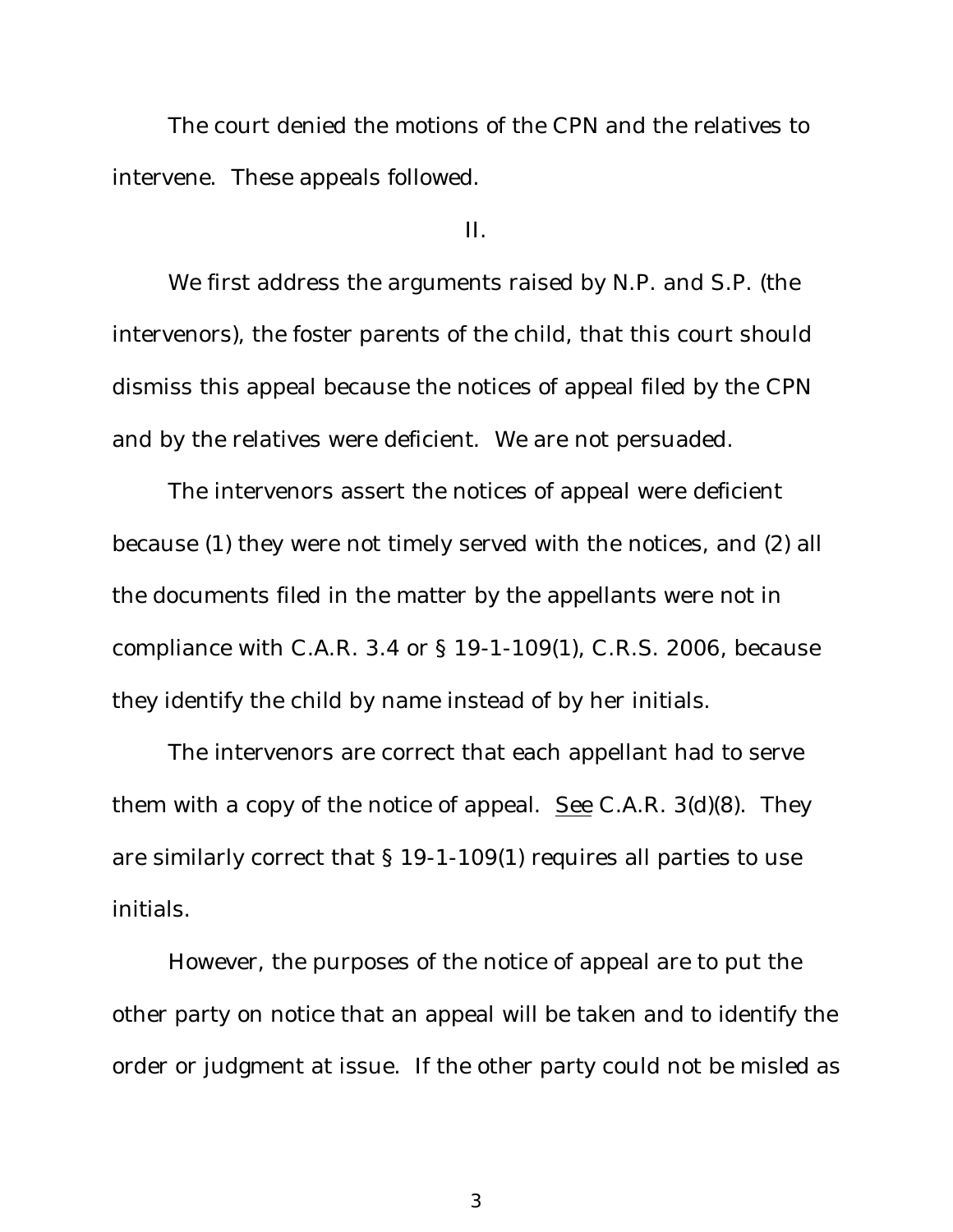to the intention to appeal or as to the order or judgment from which the appeal is to be taken, any technical defect in the notice of appeal is harmless. Widener v. Dist. Court, 200 Colo. 398, 615 P.2d 33 (1980). The intervenors have not asserted they were unclear about the intent to appeal or the judgment and orders from which the appeals were taken. They also have stated they received the petitions on appeal, see C.A.R. 3.4(g), and therefore they cannot assert they were unaware of the arguments made. Thus, the errors asserted are harmless.

The intervenors also argue the CPN's petition should be dismissed because it was not timely filed with this court. However, the intervenors filed a separate motion on this point, and a motions division of this court has already determined the petition was timely filed.

We thus decline to dismiss either notice of appeal.

## III.

We disagree with the CPN's contention that the judgment of termination must be vacated because of deficiencies in the notice given of the dependency and neglect proceedings. However, we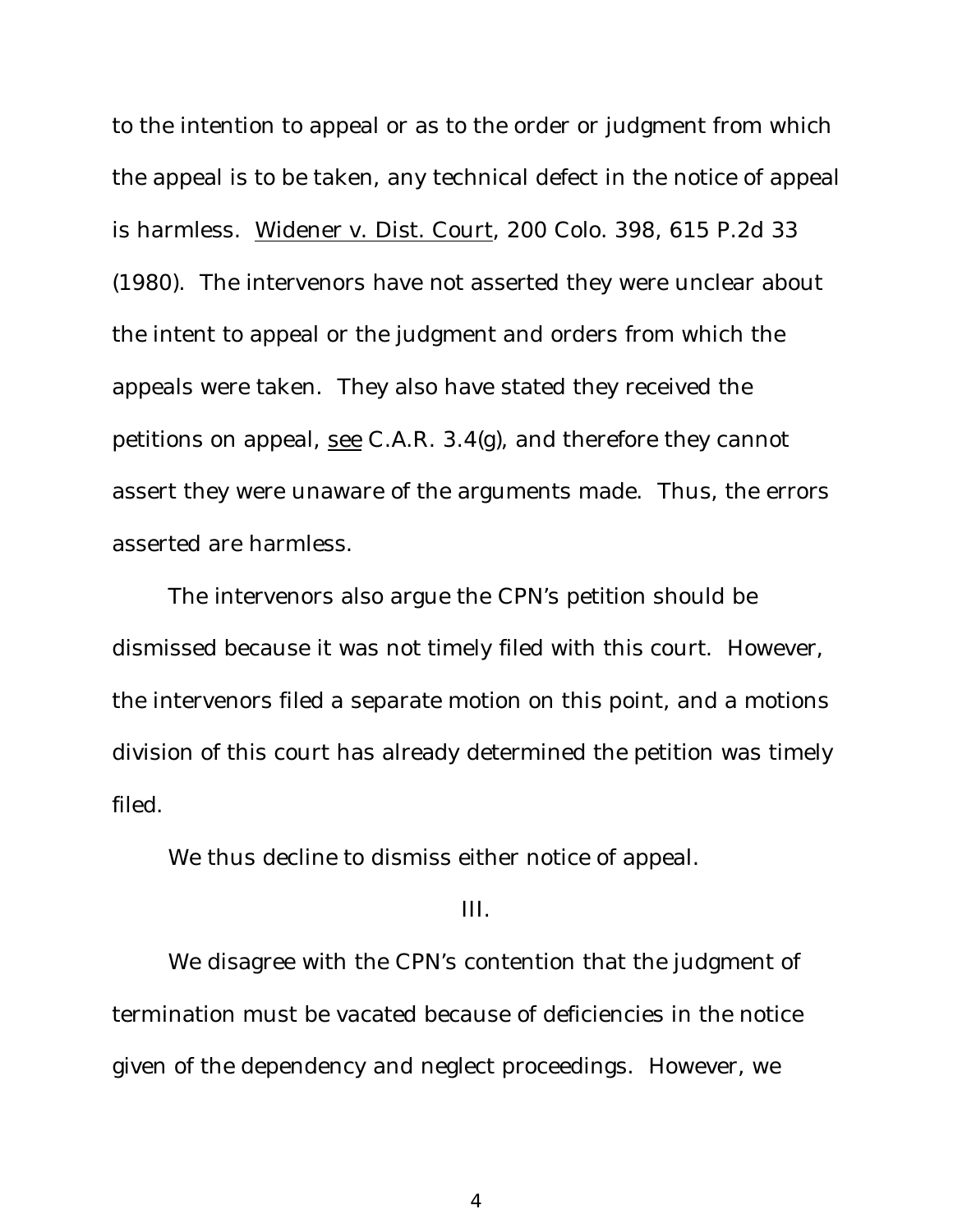agree with the CPN that the judgment must be vacated because the tribe was not given notice of the subsequent motion for termination.

A.

The CPN asserts the judgment terminating parental rights should be invalidated under 25 U.S.C. § 1914 because the notice provided by the department before the dispositional hearing that a dependency and neglect proceeding had been commenced on behalf of S.R.M. did not contain sufficient information for it to conduct a meaningful search of its records. Although we agree the notice was deficient, we conclude this particular deficiency does not require reversal.

Congress enacted the ICWA because of concerns over the involuntary separation of Indian children from their families for placement in non-Indian homes. B.H. v. People in Interest of X.H., 138 P.3d 299 (Colo. 2006). The purpose of the ICWA is to protect Indian children who are members of or are eligible for membership in an Indian tribe. 25 U.S.C. § 1901(3) (2000). The Colorado General Assembly has expressly provided for compliance with, and consistent application of, the ICWA. See § 19-1-126, C.R.S. 2006.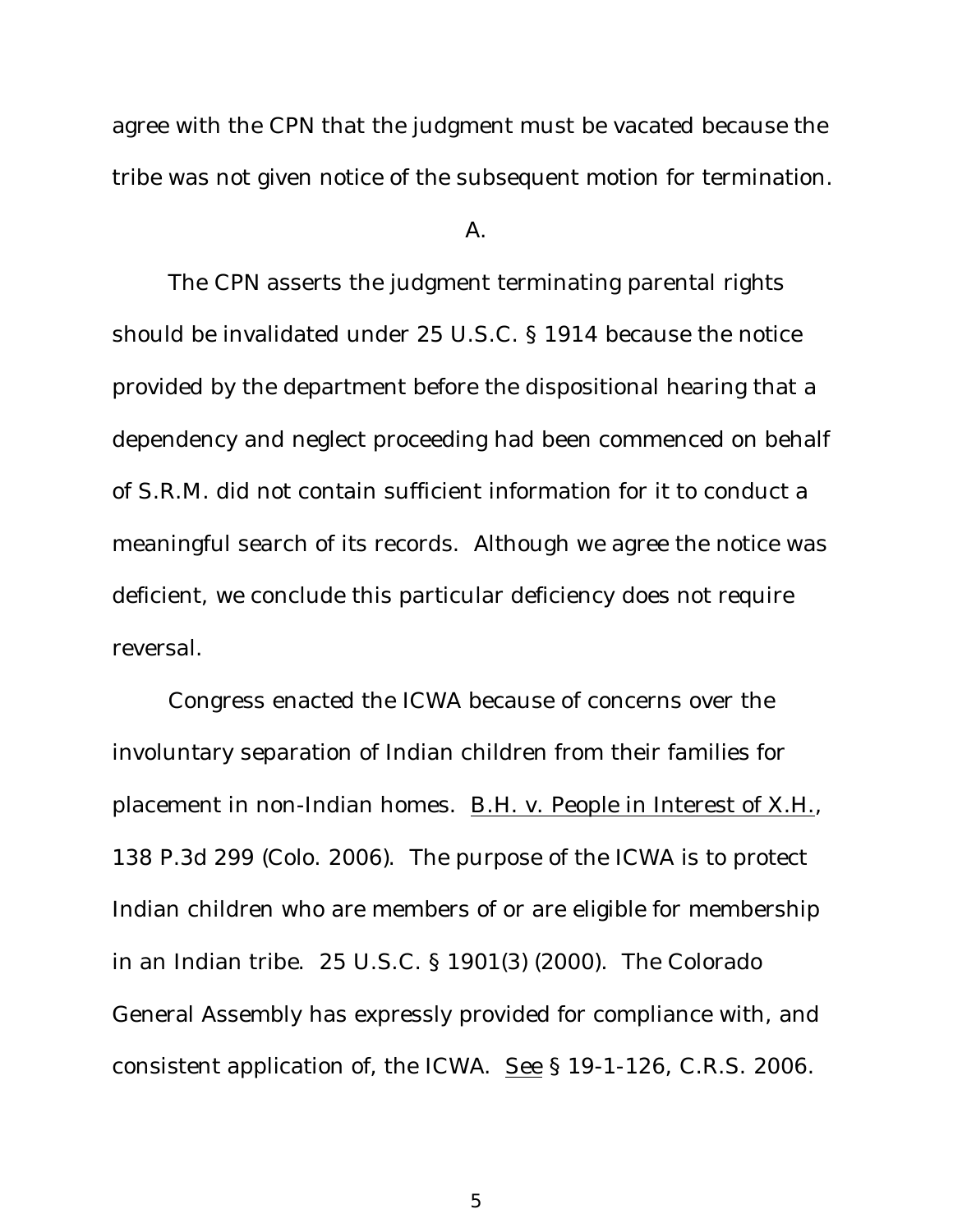The ICWA promotes the best interests of Indian children and protects the stability of Indian tribes. The ICWA is based on the presumption that the protection of an Indian child's relationship with the tribe is in the child's best interests. People in Interest of A.T.W.S., 899 P.2d 223 (Colo. App. 1994).

The ICWA applies when the state seeks to place an Indian child in foster care and when the state seeks to terminate parental rights. See 25 U.S.C. §§ 1911, 1912 (2000). Under those circumstances, whenever the court knows or has reason to know that an Indian child is involved, the party seeking placement or termination must provide notice to the child's tribe or his or her parent's tribe, or to the Bureau of Indian Affairs (the BIA) if the tribe cannot be identified or located. 25 U.S.C. § 1912(a) (2000); see also People in Interest of A.N.W., 976 P.2d 365 (Colo. App. 1999).

If notice is not given in compliance with the provisions of 25 U.S.C. § 1912, the tribe may petition to invalidate the order terminating parental rights. 25 U.S.C. § 1914. The tribe may raise the issue of inadequate notice in the first instance in this court, as the ICWA specifically provides that the issue of inadequate notice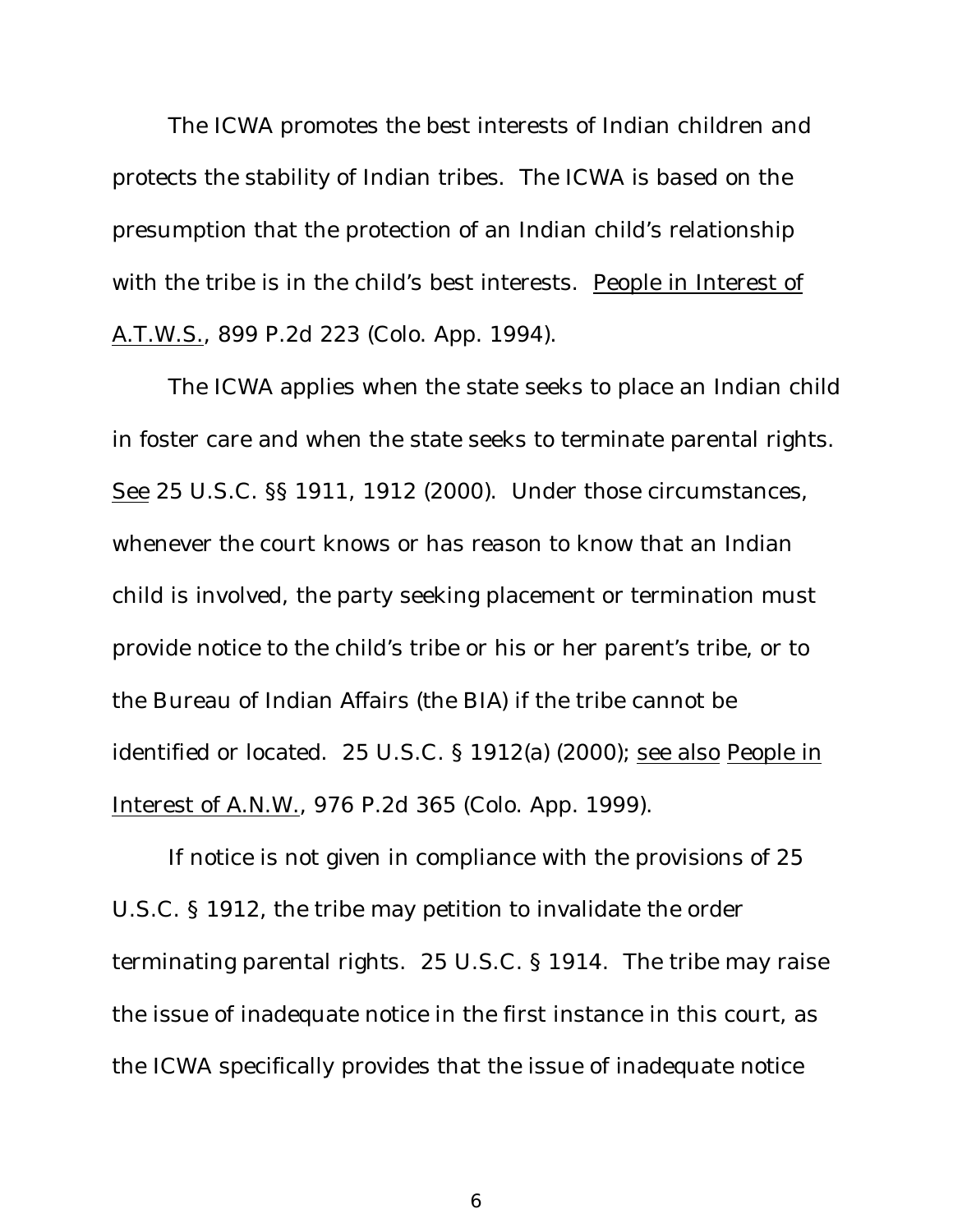may be raised in "any court of competent jurisdiction." 25 U.S.C. § 1914; see In re L.A.M., 727 P.2d 1057 (Alaska 1986); In re Antoinette S., 104 Cal. App. 4th 1401, 129 Cal. Rptr. 2d 15 (2002).

The Department of the Interior has promulgated Guidelines for State Courts; Indian Child Custody Proceedings, 44 Fed. Reg. 67,584 (Nov. 26, 1979) (Guidelines), to aid in the interpretation and application of the ICWA. B.H. v. People in Interest of X.H., supra; In re Adoption of Riffle, 273 Mont. 237, 902 P.2d 542 (1995).

The Guidelines were authored by the BIA and represent the Department of Interior's interpretation of the ICWA. Although they are not binding, they have been considered persuasive by state courts. B.H. v. People in Interest of X.H., supra; People in Interest of J.L.P., 870 P.2d 1252 (Colo. App. 1994); see also In re Karla C., 113 Cal. App. 4th 166, 6 Cal. Rptr. 3d 205 (2003); In re N.A.H., 418 N.W.2d 310, 311 (S.D. 1988).

The Guidelines set forth specific categories of information an agency should include in its notice to a tribe under the ICWA. 25 C.F.R. § 23.11(a), (d), (e) (2001). Notice must include the name, birth date, and birthplace of the Indian child; his or her tribal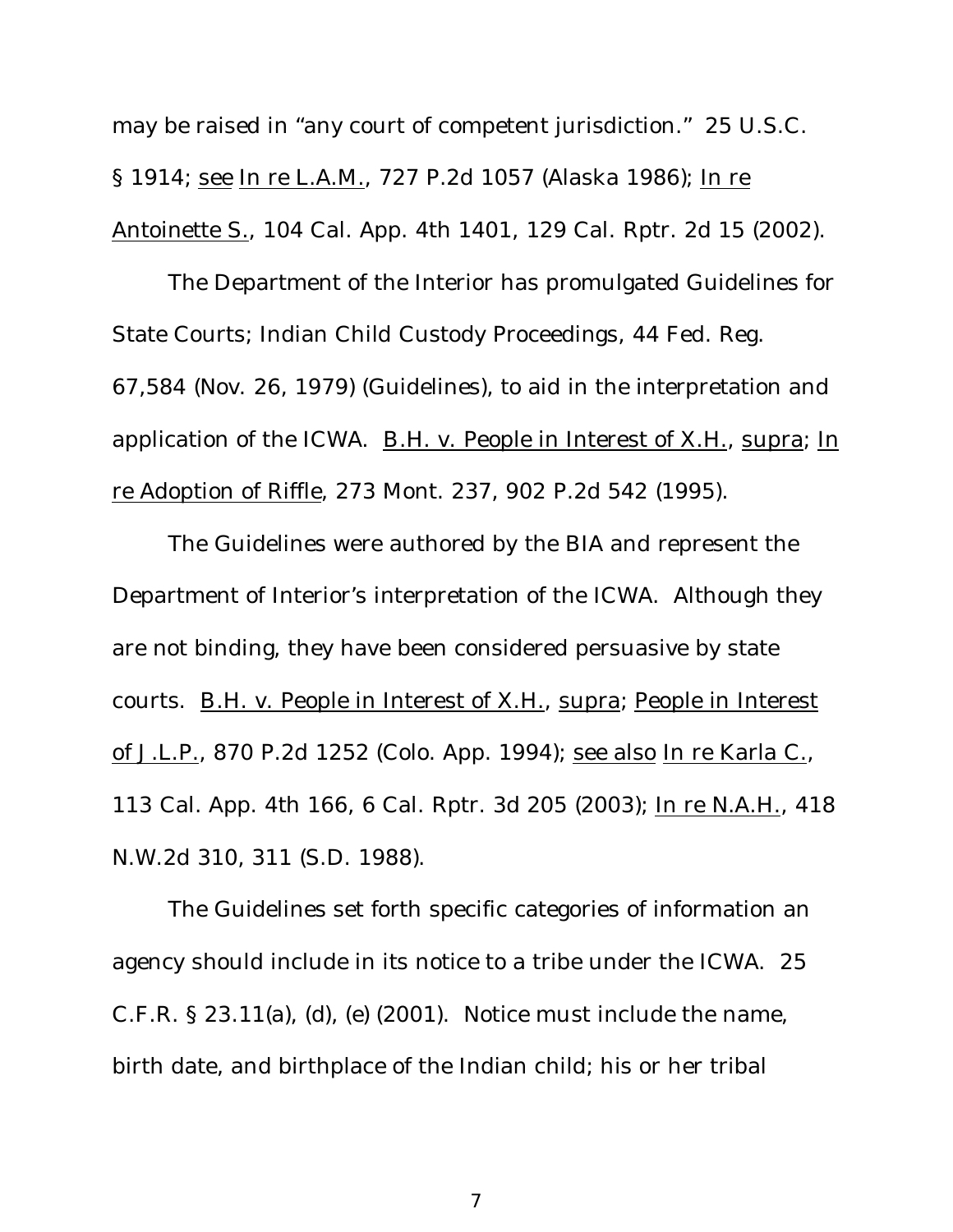affiliation; a copy of the dependency petition; the petitioner's name; a statement of the right of the tribe to intervene in the proceeding; and information about the Indian child's biological mother, biological father, maternal and paternal grandparents and greatgrandparents or Indian custodians, including maiden, married, and former names or aliases, birth dates, places of birth and death, current and former addresses, tribal enrollment numbers, and other identifying information. Guidelines, 44 Fed. Reg. at 67,588; 25 C.F.R. § 23.11(a), (d); In re Karla C., supra.

Notice under the ICWA must contain enough information to be meaningful. In re Karla C., supra. The primary purpose of giving notice to the tribe is to enable it to determine whether the child is an Indian child. Therefore, notice is meaningless if insufficient information is presented to the tribe. In re S.M., 118 Cal. App. 4th 1108, 13 Cal. Rptr. 3d 606 (2004).

Citing In re Louis S., 117 Cal. App. 4th 622, 12 Cal. Rptr. 3d 110 (2004), the CPN asserts the judgment terminating parental rights must be invalidated because the notice provided before the dispositional hearing at which time the child might formally be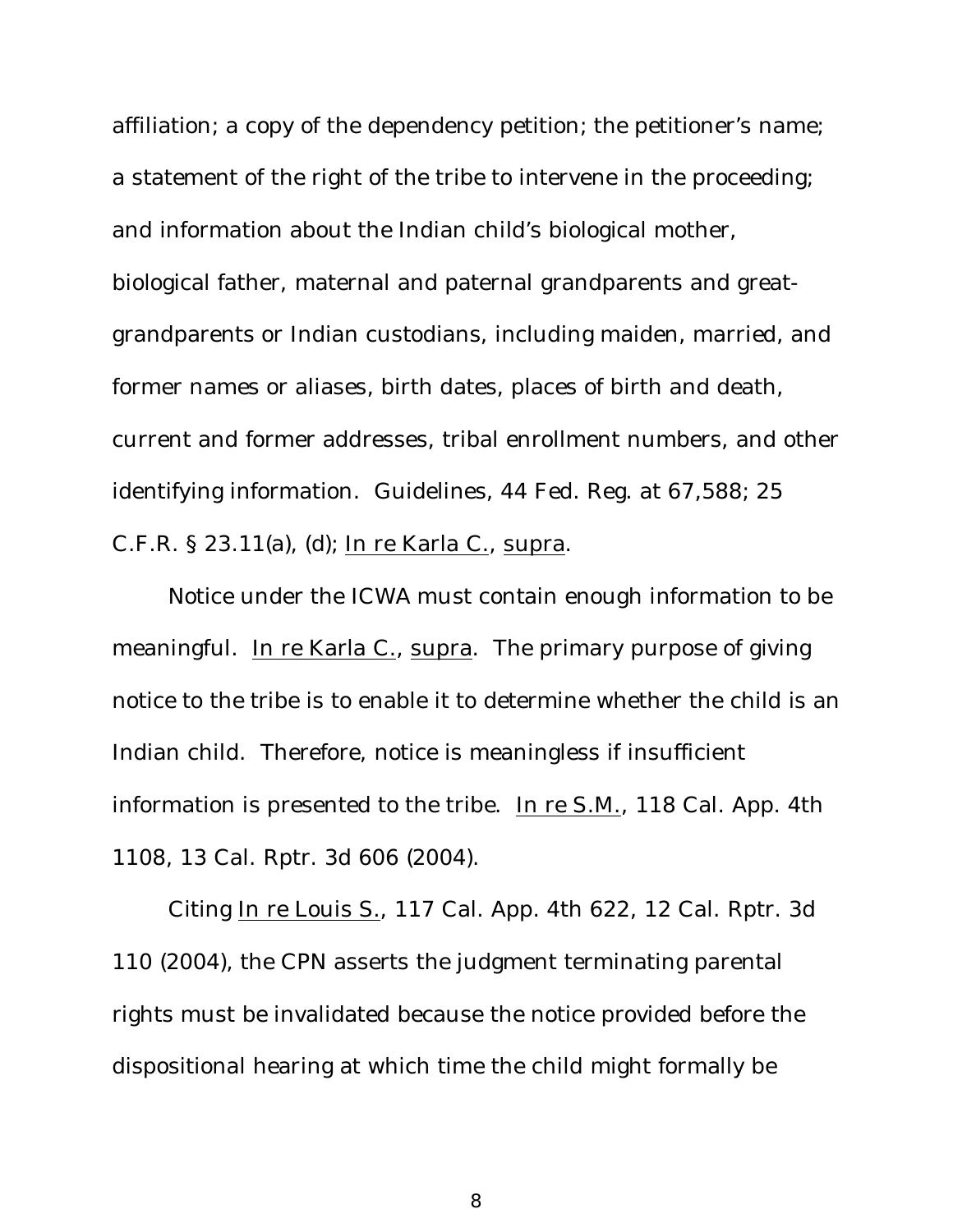placed in foster care, see § 19-3-508(1)(c), C.R.S. 2006, did not contain any information about the biological mother's ancestors or the father of the child. In Louis S., the court reversed two interim orders in a dependency proceeding because the social worker provided insufficient and incorrect information to the tribes and the BIA to allow them to determine whether the child was an Indian child, even though the information was known to, or was available to, her.

The department asserts Louis S. is inapplicable because the notice here "provided every piece of information available at the time." However, the record shows mother told the caseworker she was eligible for tribal enrollment. The caseworker had previously received reports from the maternal grandparents about prior safety concerns and apparently knew how to contact them. She indisputably knew how to contact the maternal aunt. Thus, the caseworker knew that the maternal relatives were the pertinent relatives and had information in her possession about them. Her failure to place that information in the notice sent to the CPN was in contravention of the Guidelines. See Guidelines, 44 Fed. Reg. at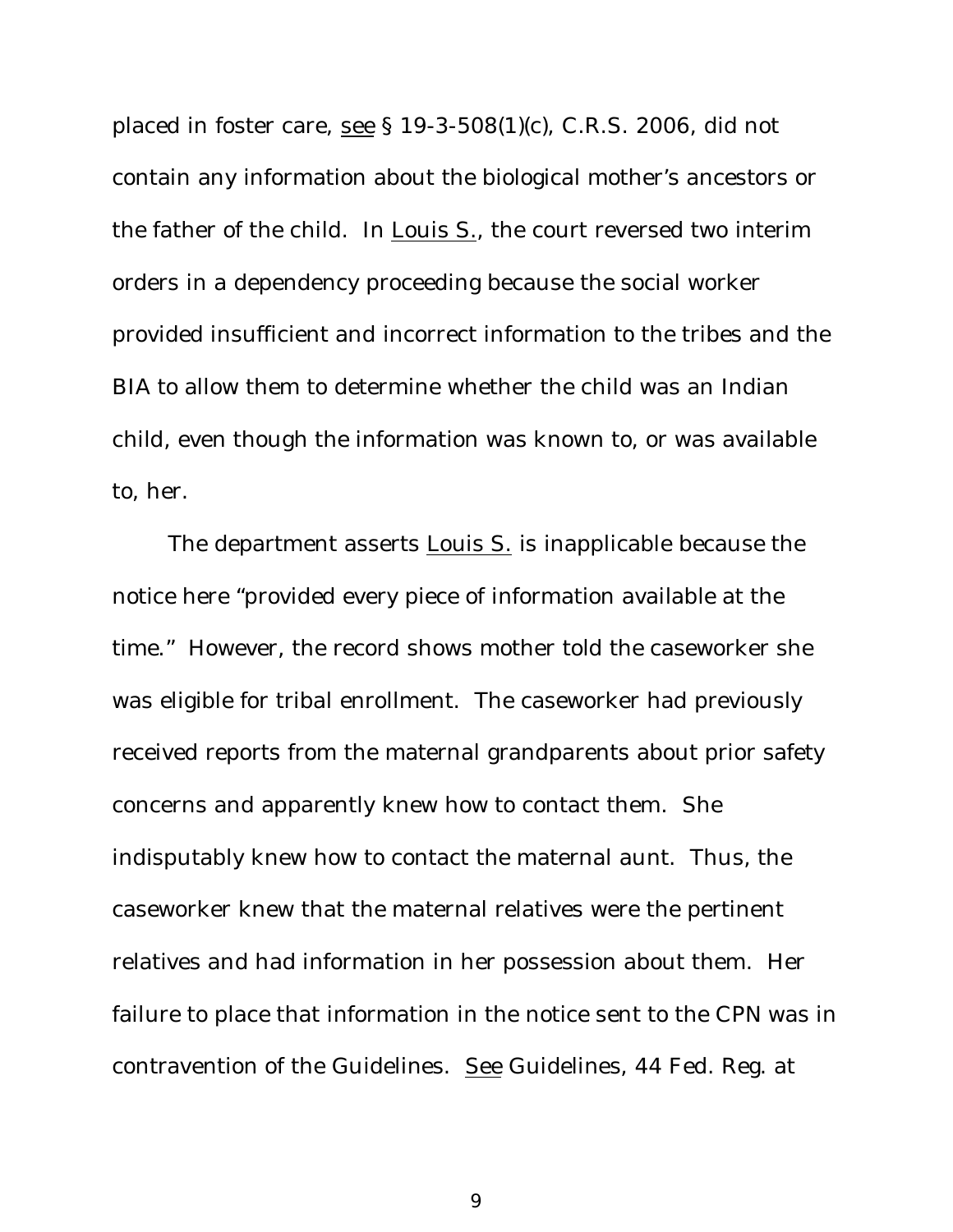67,588; 25 C.F.R. § 23.11(d). The notice here that was required to be given because S.R.M. might be placed in foster care was not provided in compliance with the ICWA.

However, the record shows the CPN already knew mother was eligible to enroll and therefore knew the child would be eligible to enroll once mother enrolled. Thus, the CPN did not need the information about the maternal relatives to determine the child's eligibility. Under these circumstances, the inadequate notice constitutes harmless error. See In Interest of H.A.M., 25 Kan. App. 2d 289, 961 P.2d 716 (1998).

B.

The CPN asserts the department had to provide notice when

the motion to terminate parental rights was filed. We agree.

Pursuant to 25 U.S.C. § 1912(a),

[i]n any involuntary proceeding in a State court, where the court knows or has reason to know that an Indian child is involved, the party seeking foster care placement of, or termination of parental rights to, an Indian child shall notify . . . the Indian child's tribe . . . of the pending proceedings and of their right of intervention.

See also People in Interest of A.N.W., supra; People in Interest of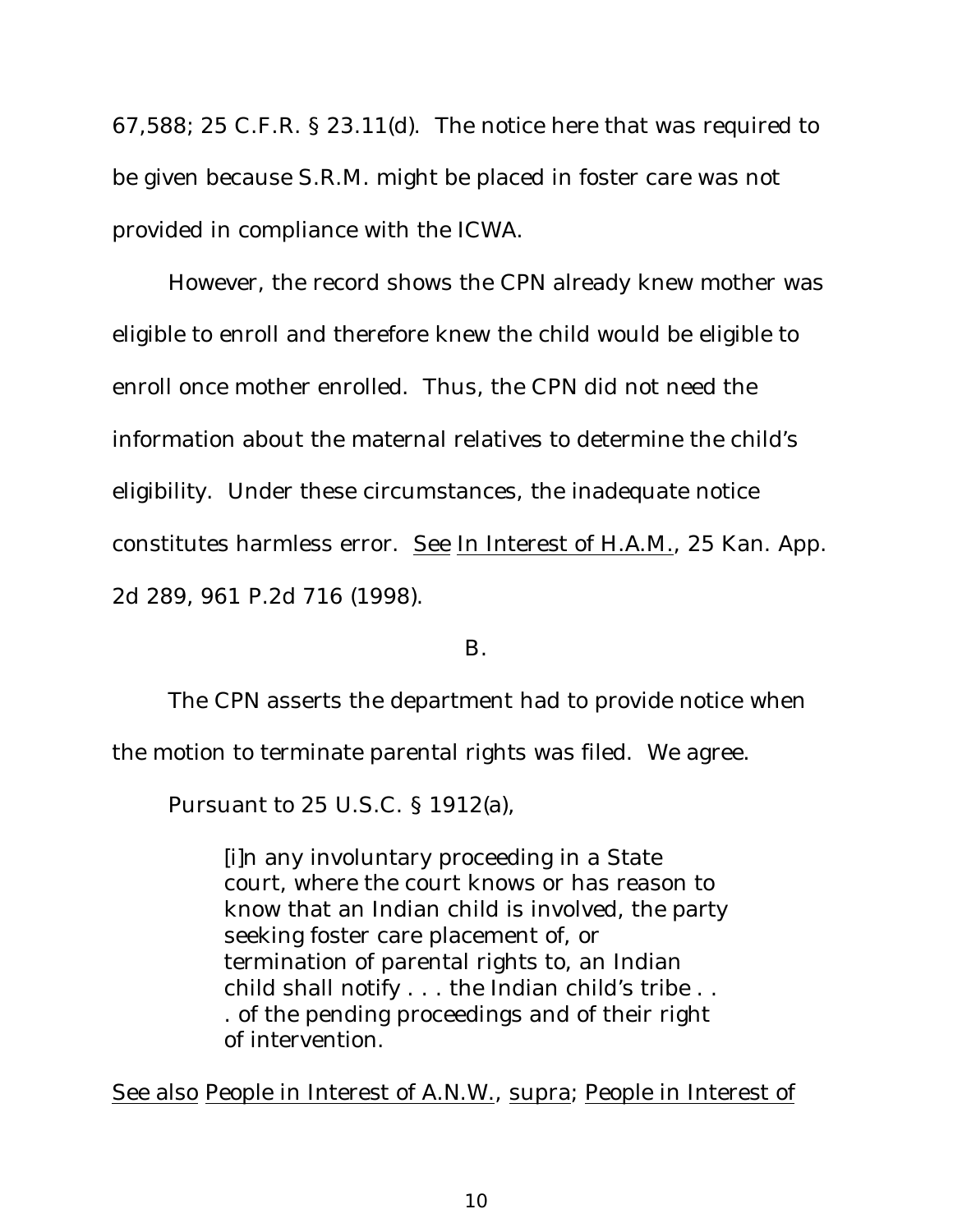P.A.M., 961 P.2d 588 (Colo. App. 1998).

The record shows that, although notice had been provided before the dispositional hearing, notice was not given with or following the department's filing of the motion to terminate parental rights. It also shows the department was not seeking to terminate parental rights when it sent the earlier notice to the CPN. This failure to give timely notice violates the plain meaning of 25 U.S.C. § 1912(a).

The department asserts it had no duty to notify the CPN because the CPN had not responded to its earlier notice and § 19-1- 307, C.R.S. 2006, prohibits disclosure of juvenile records to nonparties. However, the department cites no authority for the proposition that a tribe's lack of response vitiates the clear requirement in the ICWA that notice must be sent when the state seeks to terminate parental rights. See 25 U.S.C. § 1912(a); see also S.H. v. Calhoun County Dep't of Human Res., 798 So. 2d 684 (Ala. Civ. App. 2001)(reversal required when there was no evidence that the state notified the Indian tribe of the petition to terminate parental rights, even though there was evidence that notice of the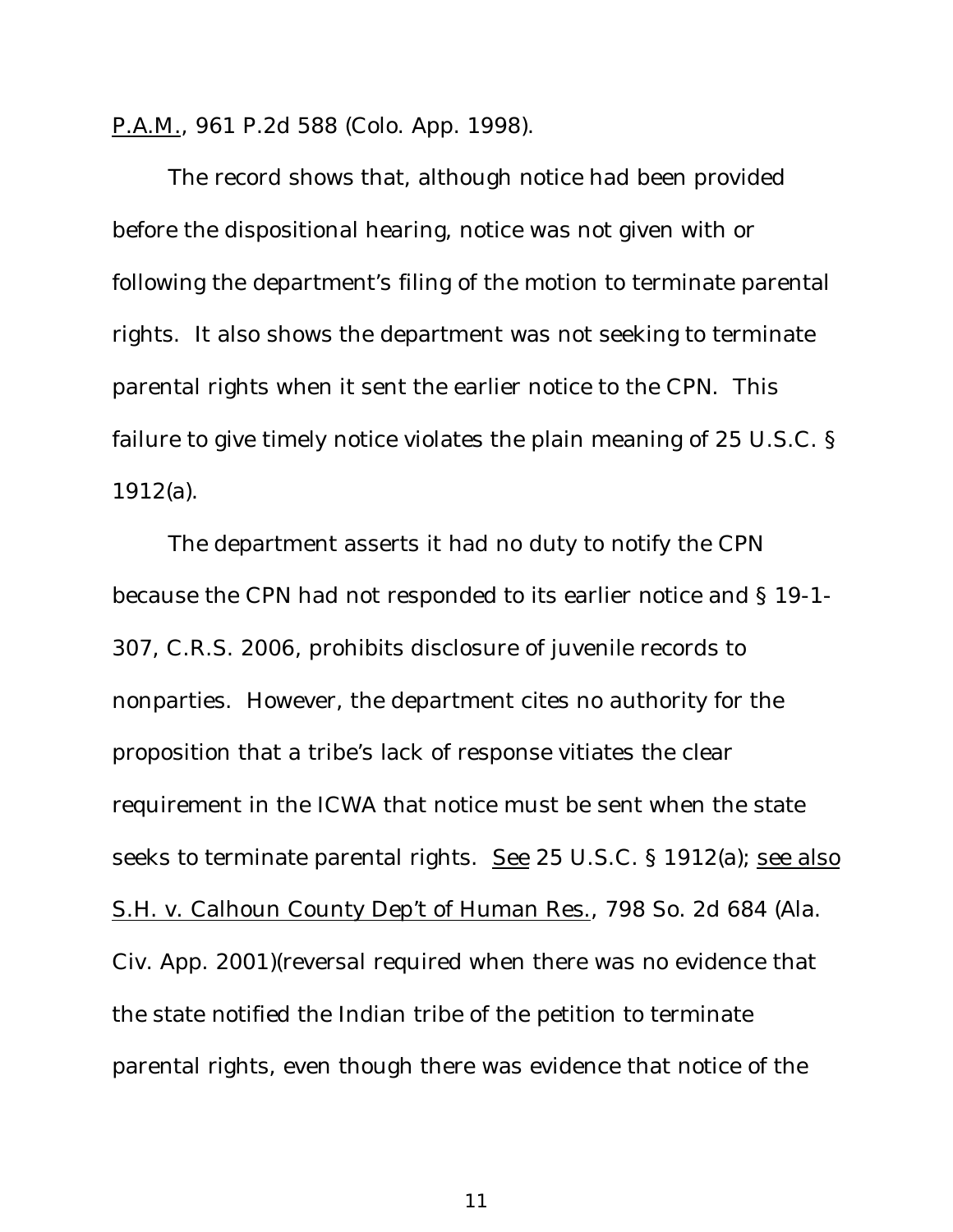dependency filing may have been sent).

In every termination of parental rights proceeding in Colorado, the petitioning party has an affirmative duty to make continuing inquiries to determine whether the subject child is an Indian child and to give notice in the manner prescribed by statute whenever the petitioning party knows or has reason to believe that the child who is the subject of the proceeding is an Indian child. Section 19-1- 126(1)(a)-(b), C.R.S. 2006.

Finally, we note that statutes enacted for the benefit of Indians must be "liberally construed in favor of Indian interests." B.H. v. People in Interest of X.H., supra, 138 P.3d at 302. Thus, if there was any question about whether notice had to be given both before the department sought to put the child in foster care and when it sought to terminate parental rights, that question should be resolved in favor of giving notice twice.

The record shows the caseworker knew that the child could become enrolled in the tribe if mother enrolled in the tribe. Thus, to discharge the obligations under § 19-1-126, the caseworker had to conduct a continuing inquiry and provide notice.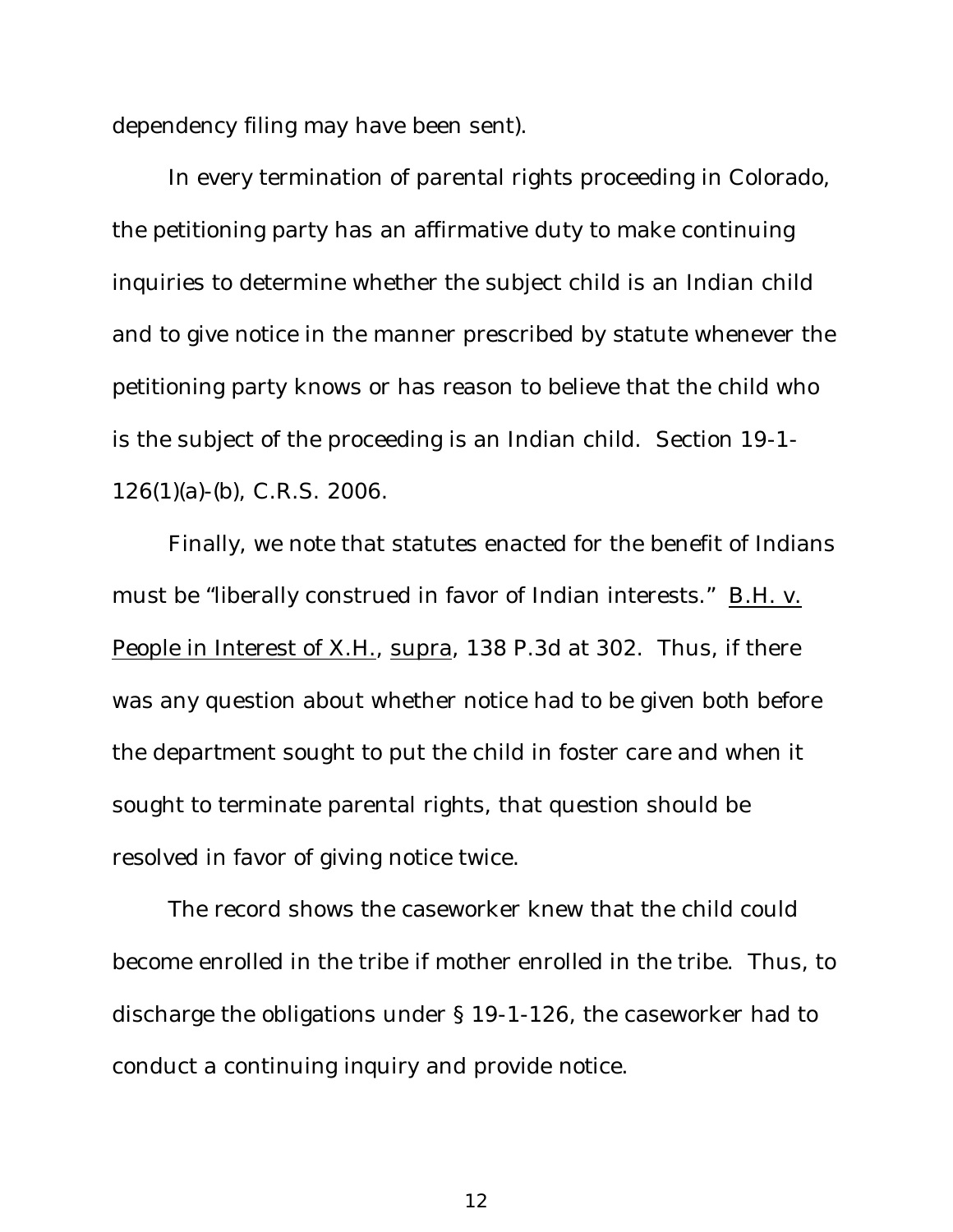We also conclude the department had to give notice when it sought to terminate parental rights because the CPN had no notice that the child had been removed from parental custody. The notice sent to the CPN stated the next hearing was a "treatment plan hearing," but it did not state the child had already been removed from parental custody. The ICWA requires notice when child welfare authorities seek to place a child in foster care or to terminate parental rights; it does not require notice anytime a child of possible or actual Indian descent is involved in a dependency proceeding. If the state sought neither foster care nor termination of parental rights, the ICWA would not apply. See In re Alexis H., 132 Cal. App. 4th 11, 33 Cal. Rptr. 3d 242 (2005). Because the notice did not indicate the department was seeking to place the child in foster care or to terminate parental rights, the CPN could have concluded that the ICWA was not yet at issue.

The department appears to argue the CPN waived its right to obtain further notice by not timely responding to the initial notice. However, a tribe does not waive its right to intervene, and therefore its corresponding right to receive notice, unless it explicitly states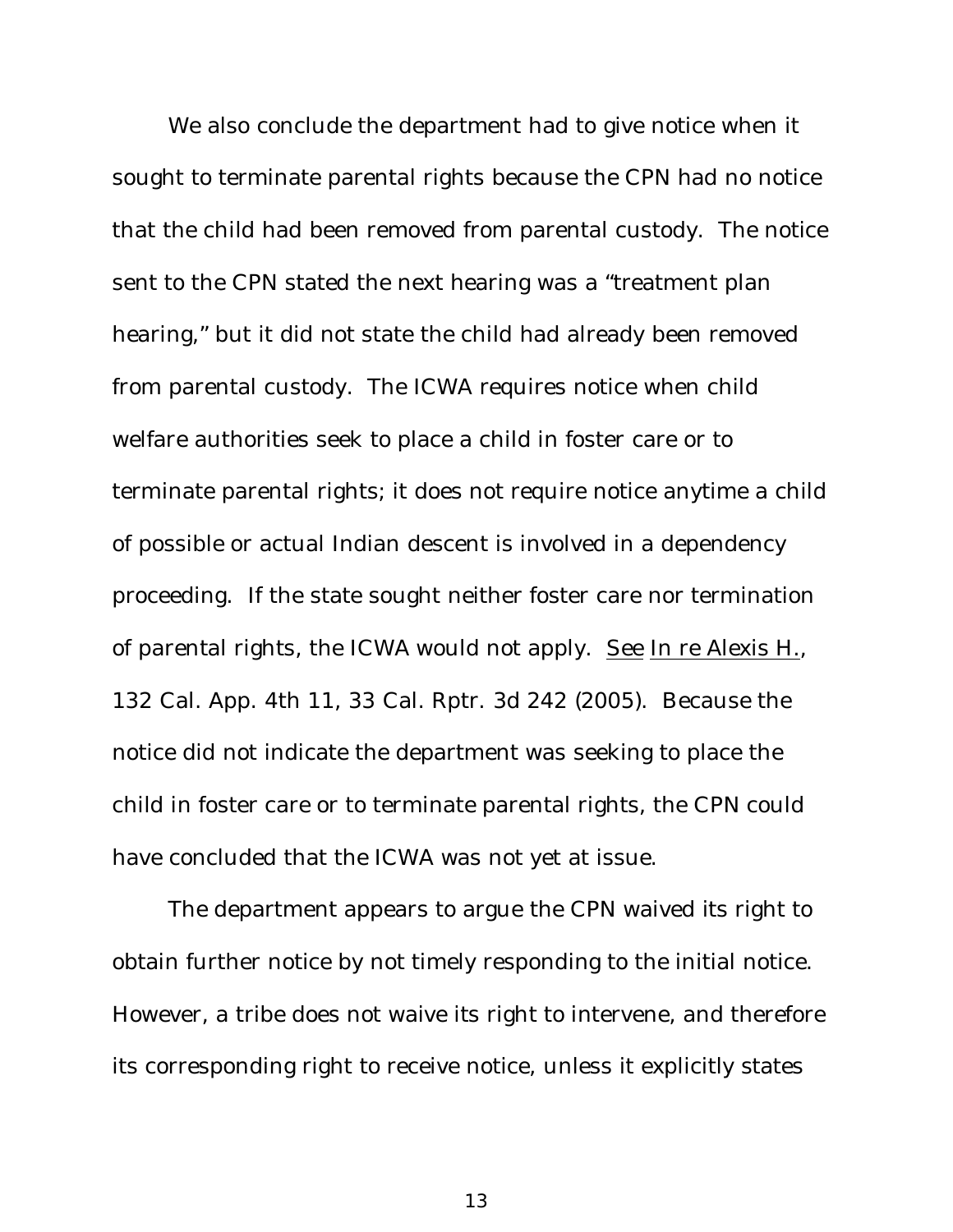that it will not intervene. See In Interest of A.P., 25 Kan. App. 2d 268, 961 P.2d 706 (1998)(a failure to intervene cannot, by itself, be considered a declination of jurisdiction); In re Adoption of Riffle, supra; In re A.G., 326 Mont. 403, 109 P.3d 756 (2005); In re Guardianship of Q.G.M., 808 P.2d 684 (Okla. 1991)(a tribe is not precluded from intervening at a later point in the proceedings absent an express waiver). A waiver of rights by the tribe should not be inferred. Cf. In re Adoption of Riffle, supra. Because the CPN has a right to notice, we cannot infer it waived that right unless it expressly indicates it chooses not to become involved.

The intervenors argue there was no error because at the time of the termination hearing she was not enrolled in the tribe nor was she the biological child of an enrolled member of the tribe and thus was not an Indian child. However, the state's obligation to notify potentially concerned tribes or the BIA necessarily arises prior to an ultimate determination of the child's Indian status. As long as there is sufficiently reliable information of virtually any criteria on which membership might be based, there is adequate information to trigger the notice provisions of the ICWA. These criteria have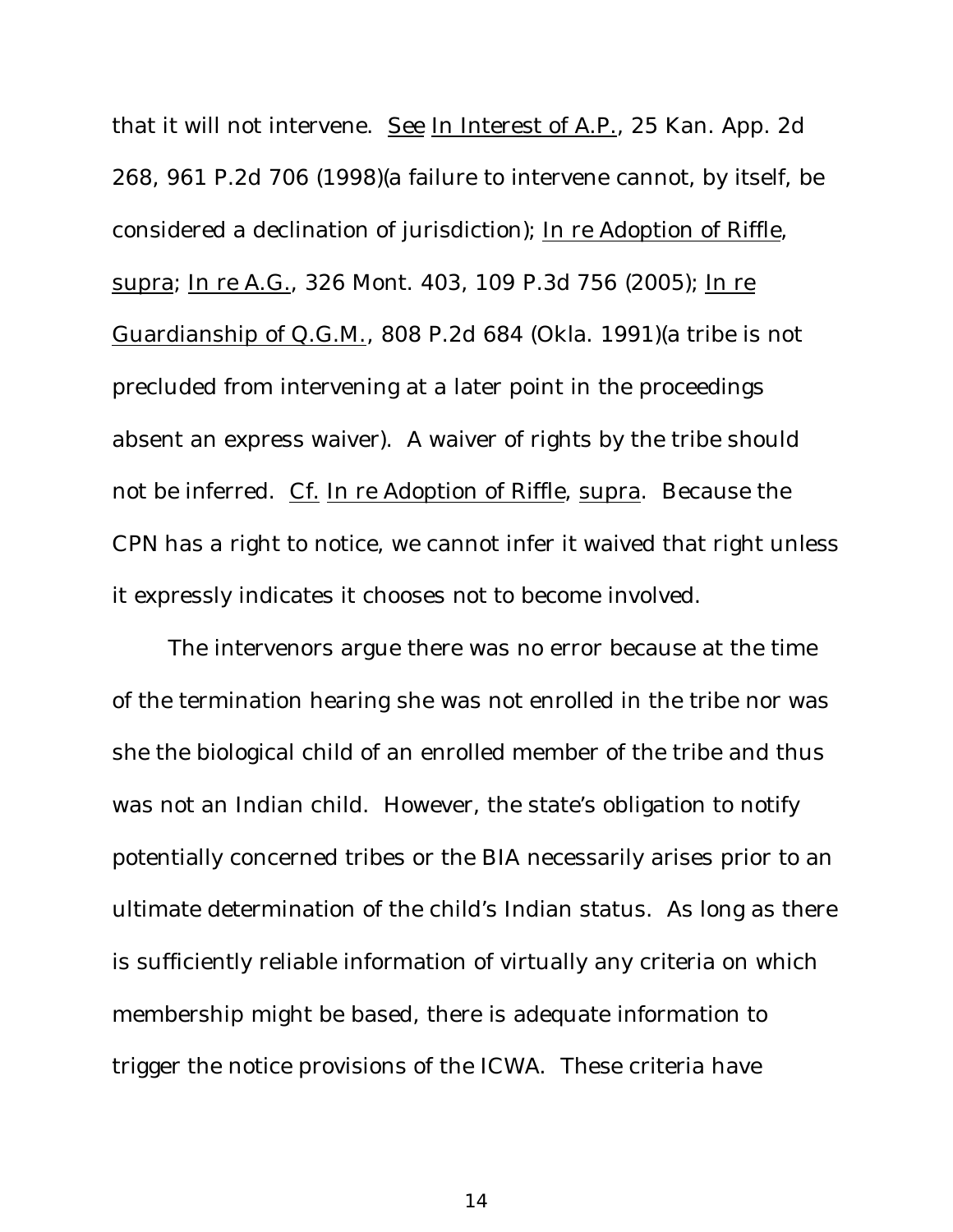included, but are not necessarily limited to, such considerations as enrollment, blood quantum, lineage, or residence on a reservation. B.H. v. People in Interest of X.H., supra. Here, when the caseworker filed the motion to terminate, she knew that the child would be eligible to enroll in the CPN if mother enrolled. Under B.H., this knowledge was sufficient to warrant notice.

In sum, we conclude that because the CPN had not specifically indicated it was not going to intervene, the department was required under 25 U.S.C. § 1912(a) to send notice of the termination hearing. Its failure to do so requires invalidating the judgment of termination. See 25 U.S.C. § 1914.

In light of this determination, we need not reach the CPN's other arguments.

## IV.

The relatives, the child's step-aunt and uncle, assert the court abused its discretion by denying their motion to intervene. We are not persuaded.

C.R.C.P. 24(b) allows anyone to intervene once a timely application is filed when (1) a statute confers a conditional right to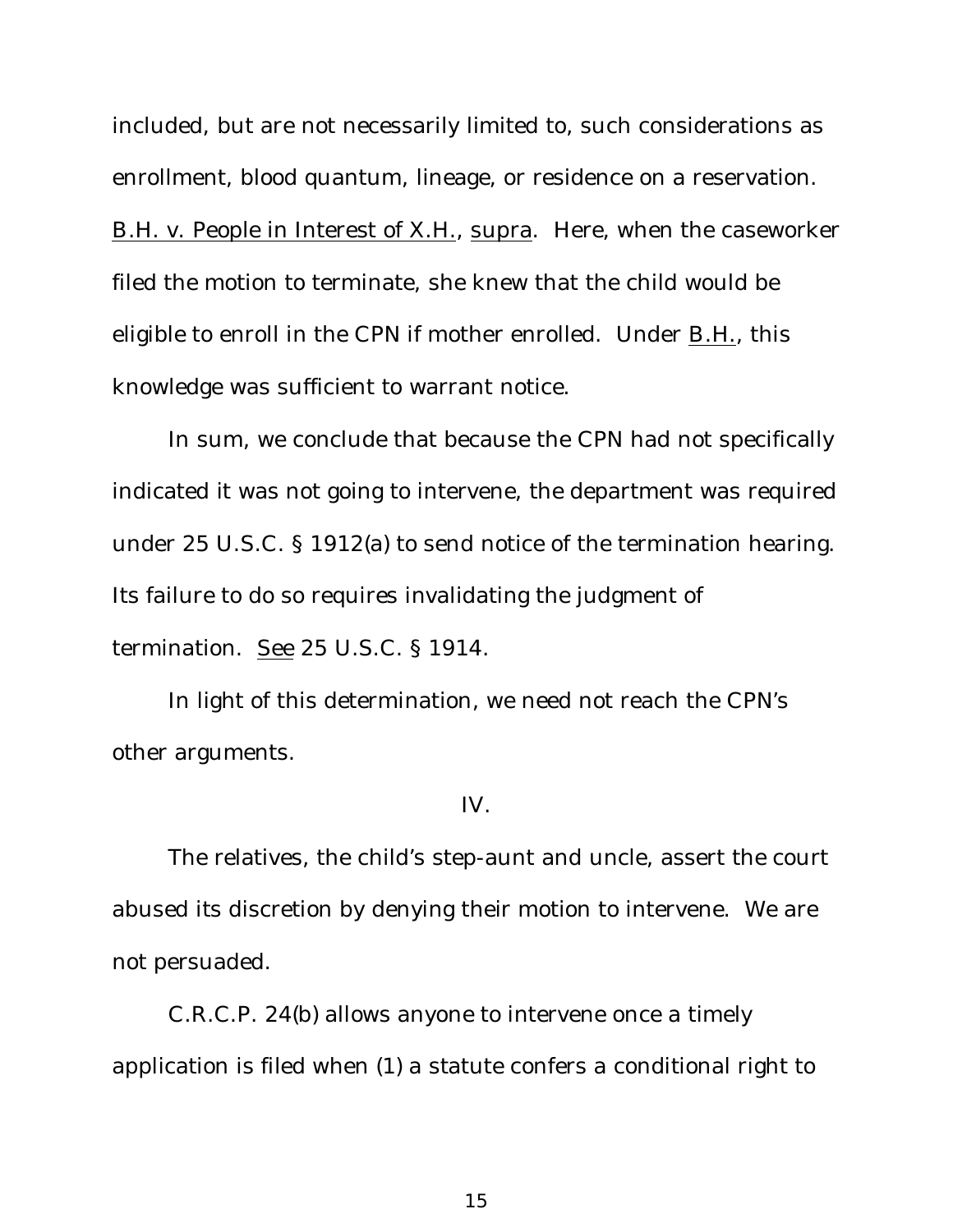intervene, or (2) the applicant's claim or defense and the main action have a question of law or fact in common.

Pursuant to § 19-3-605(1), C.R.S. 2006, an aunt is an interested party in a proceeding for termination and may intervene in the proceeding by making a timely application prior to the termination hearing. People in Interest of C.E., 923 P.2d 383 (Colo. App. 1996). For purposes of this appeal, we will assume, but do not decide, that being step-relations qualifies the relatives to conditionally intervene as interested parties pursuant to § 19-3- 605(1).

The request to intervene must be submitted no more than twenty days after the motion to terminate parental rights has been filed. Section 19-3-605(1). When a relative who falls within the terms of § 19-3-605(1) does not file a motion to intervene until after the conclusion of the termination hearing, the trial court may properly deny the motion as untimely. People in Interest of C.E., supra.

Because the record shows the motion to intervene was filed almost one month after the court's judgment terminating parental